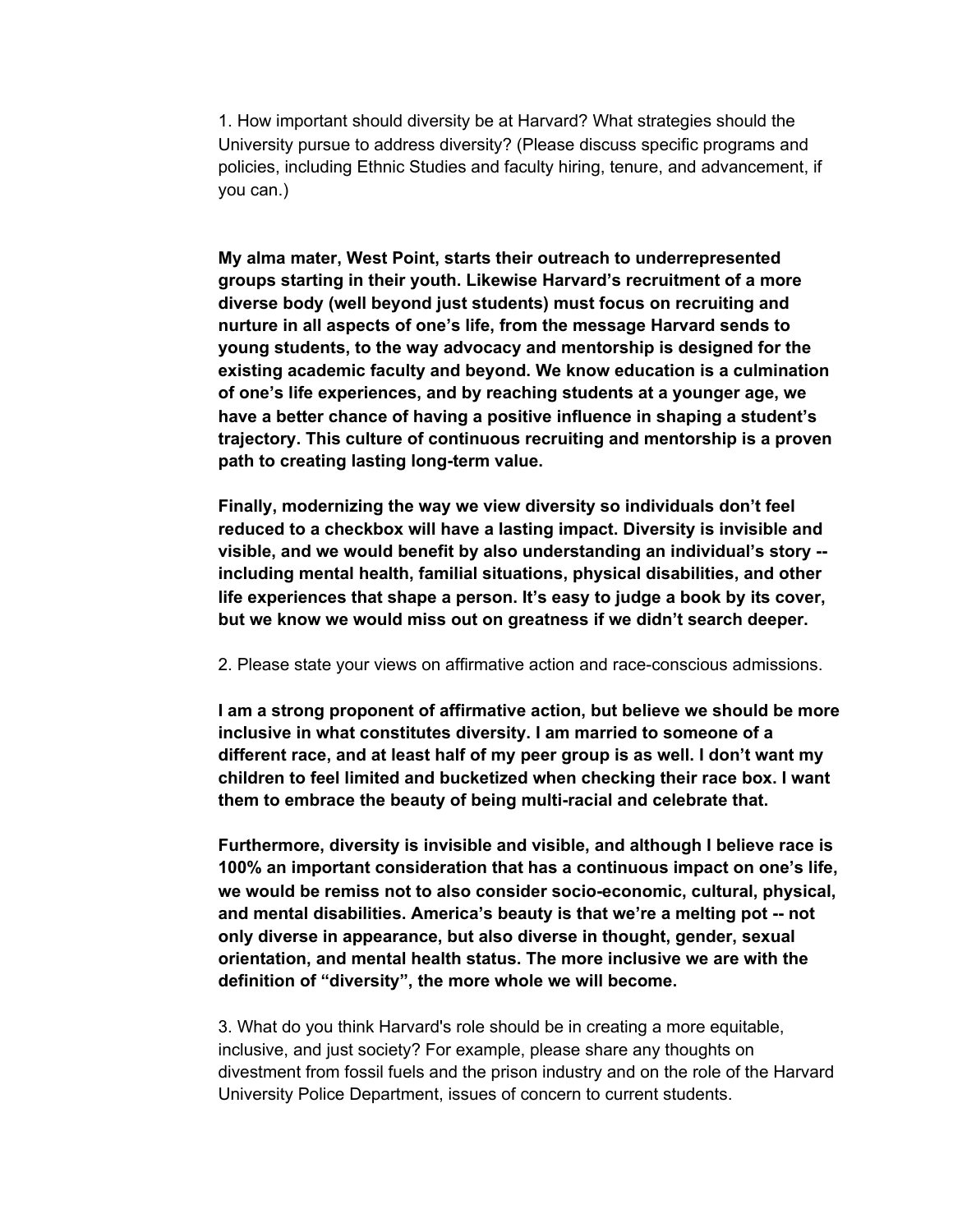**Harvard must lead the way, and a key way to do that is defending and demonstrating democracy. Now more than ever, we cherish what sets us apart; we are stronger and more united because we have the right to have our own voice, debate, weigh the pros and cons, and ultimately collaborate to find a democratic solution. Rarely do issues have a clear-cut answer with zero externalities. This is why democracy is messy, but so worth fighting for.**

**Democracy at its core is the most inclusive form of governance and government. Democracy values all opinions -- and welcomes diverse perspectives. Harvard can continue embodying democratic values through showcasing its transparency, inclusivity, and accountability. For example, when it comes to a difficult topic like divestiture from an entity, or admissions policies, the institution should proactively share the pros and cons and provide transparency of** *why and how* **a decision was arrived at.**

**Transparency is key to building trust. For instance, the administration should continue providing visibility of its top priorities in the short, medium, and long terms and welcome input via town halls, voting, newsletters, and written input from the Harvard community.**

**Finally, engagement is also pivotal to democracy. We need to engage the community and encourage members to vote -- vote in Harvard related matters in addition to broader civic duties to preserve our democratic union. The more people we get engaged, the stronger we become, and what better institution than Harvard to embody the bedrocks of democracy? We need to restore faith and defend democracy, because our country, and world, is depending on it.**

4. What steps have you taken to bring diversity and inclusion to Harvard, to your workplace, and/or to an organization that you have been involved with?

**I have taken deep leadership in helping disabled Veterans transition from the military into business school and the private sector. As a Combat Veteran, I keenly understand the many visible and invisible traumas and life experiences that come with being a veteran and am working every day to break barriers and empower this community. One of my goals since HBS has been helping at least one veteran a week, or at least 52 a year. I am proud to have not only achieved this but also surpass this number year over year.**

**In addition, my focus while helping others:**